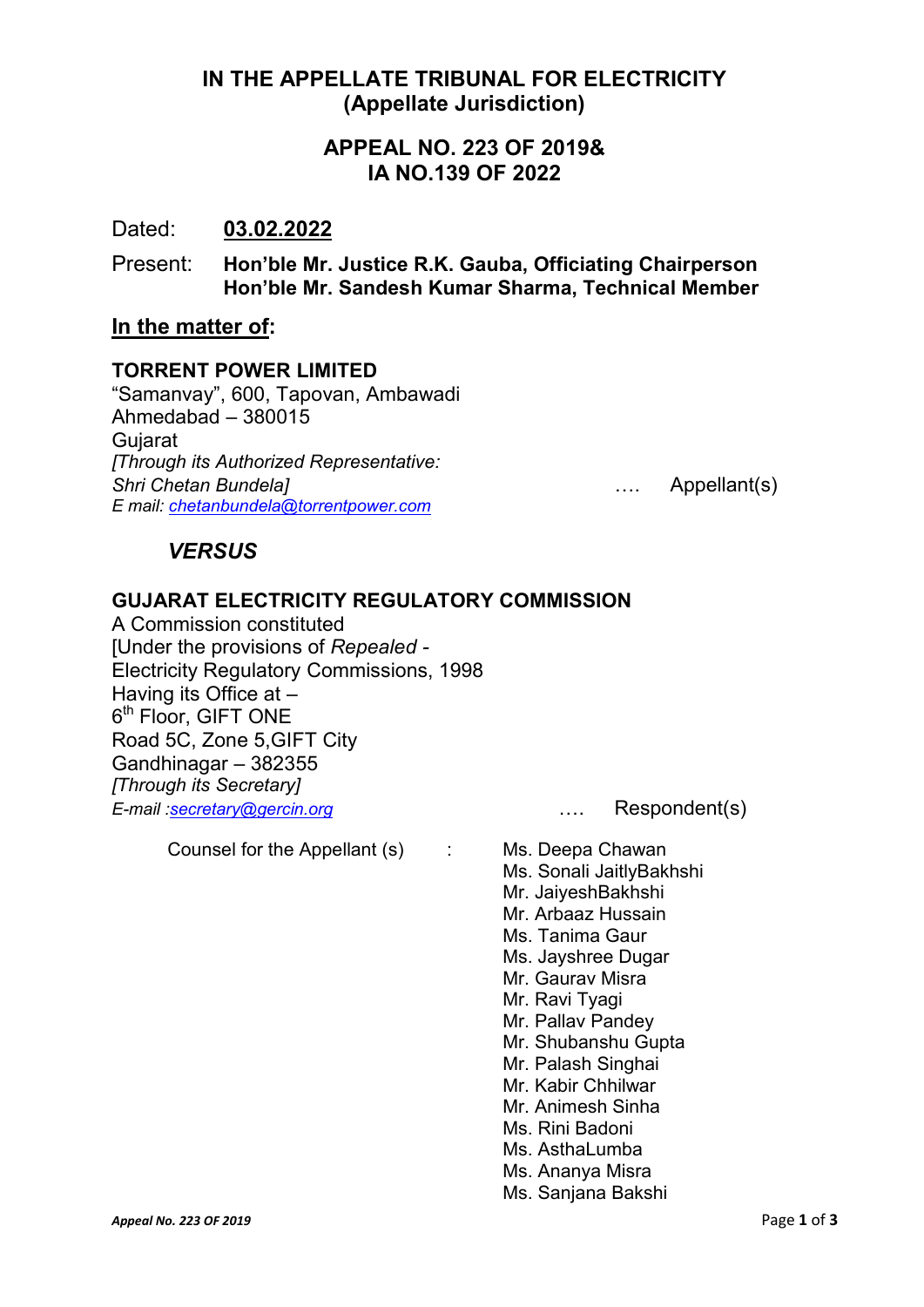|                                | Mr. Pragalbh Bhardwaj     |
|--------------------------------|---------------------------|
|                                | Mr. Manmilan Sidhu        |
|                                | Mr. BalkishanLadhania     |
|                                | Mr. OmungRajgupta         |
|                                | Mr. Mayank Mishra         |
|                                | Mr. Gaurav Yashwardhan    |
| Counsel for the Respondent (s) | Mr. Pratik Dhar, Sr. Adv. |
|                                | Mr. C. K. Rai for R-1     |

## J U D G M E N T*(Oral)*

#### PER HON'BLE MR JUSTICE R.K. GAUBA, OFFICIATING CHAIRPERSON

1. This matter has been taken up by video conference mode on account of pandemic conditions, it being not advisable to hold physical hearing.

2. The order under challenge by this appeal was rendered by the Respondent/State Commission on 24.04.2019 in respect of truing up in FY 2017-18, mid-term review of FY 2019-20 and 2020-21 and determination of tariff for FY 2019-20 in respect of the appellant – a distribution licensee. The grudge primarily urged by the appeal concerns the methodology adopted for considering the claim on account of carrying cost.

*Appeal No. 223 OF 2019* Page 2 of 3 3. Ms. Deepa Chawan appearing for the appellant submitted that the subject matter at hand is covered by a series of judgments of this tribunal including judgments dated 04.10.2019 & 09.06.2020 in Appeal Nos. 246 of 2017 & 248 of 2017 respectively. The learned senior counsel for the Respondent Commission submitted that there are series of other judgments governing this issue and the matter has to be examined in light of the regulatory framework as in force at the relevant points of time.